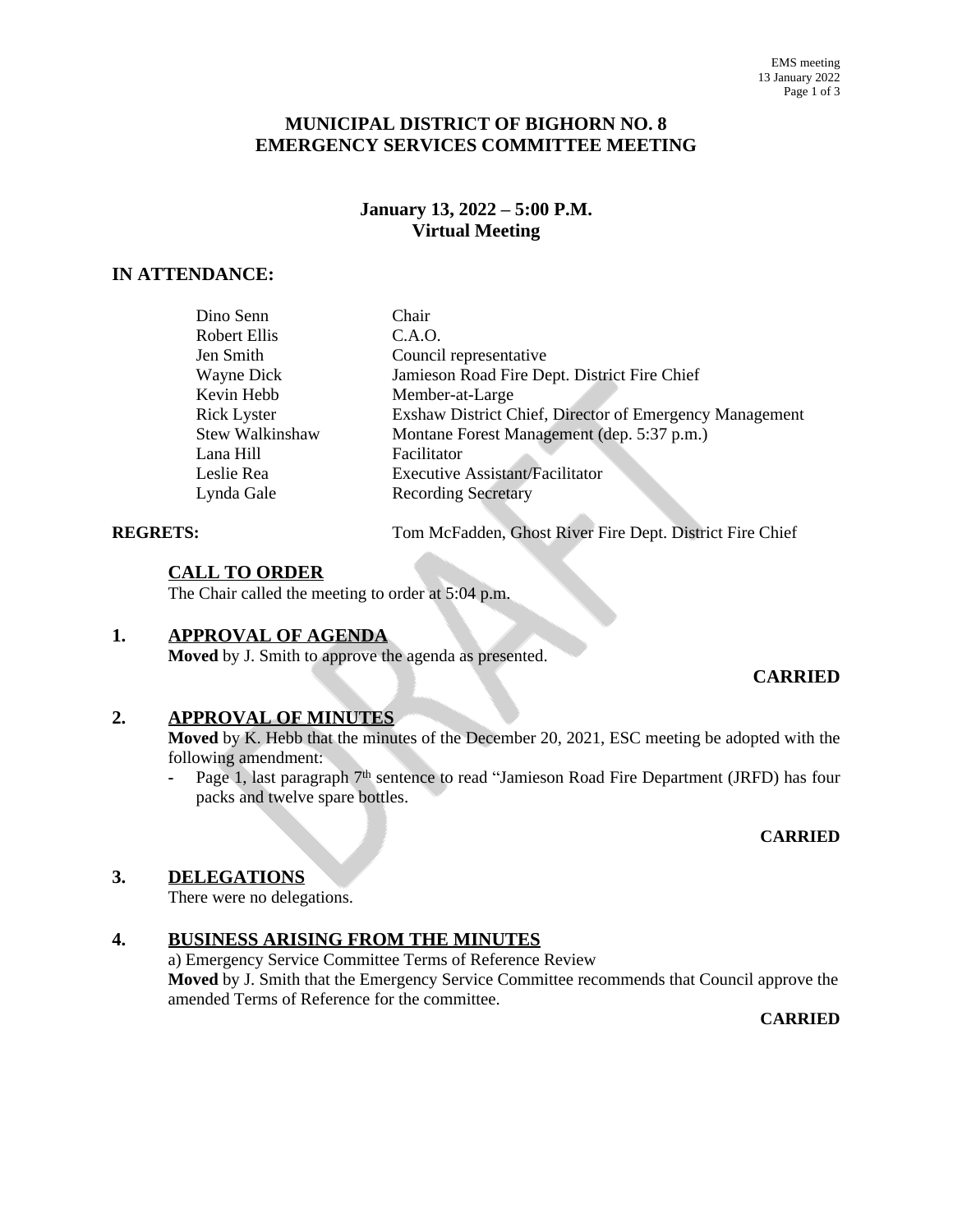b) MD of Bighorn Draft Evacuation Plan

**Moved** by K. Hebb that the Emergency Service Committee recommends that Council received the proposed M.D. Evacuation Plan as information for emergency planning purposes.

**CARRIED**

#### **5. UPDATE FROM DISTRICTS**

Chief Lyster said there was no update from the Director of Emergency Management except for the MD Evacuation Plan.

Chief Lyster said at the last meeting he said there were 275 calls for all departments to date. He said they finished the year with 300 calls, the highest year yet. There were 233 calls in Exshaw (EFD), 33 for Ghost River Fire Department (GRFD) and 34 for Jamieson Road Fire Department (JRFD).

K. Hebb asked if the 233 calls included highway calls. Chief Lyster said yes. Chief Lyster said medical call responses were scaled back due to COVID-19 restrictions, so the number of calls could have been much higher.

Chair Senn asked if the MD still has the same agreement with the Stoney First Nation. Chief Lyster said Nakoda Fire has 2 men on weekdays and on weekends, their hours are extended to 9 p.m. Sunday has been their busiest day of the week, so they ensure to have staff for that day. Chair Senn asked if Nakoda Fire was responding to highway calls. Chief Lyster said yes, but with only 2 members, it can be unsafe responding on the highway.

JRFD District Chief Dick said the last month has been quiet. He said around new years' JRFD had several calls regarding slash burning. There are three landowners doing logging and road construction and general clean-up, burning significant piles causing lots of smoke. He said he has requested emails from those owners with information regarding the burning so the department can stay informed. Chief Dick said he has communicated with residents to inform them that the burning is permitted, but JRFD will still investigate reports they receive.

District Chief Dick gave an update on the Alberta First Responders Radio Communication System (AFRRCS) and said their team has always had a communication issue due to their location. He said with the new radios they never have an issue contacting dispatch, to call in resources, or to communicate with each other, as they can reach out to members on a private channel. He said it is the first time in 30 years that communication has been so good.

Chief Lyster said that the Calgary has not responded with talk-group numbers and said permission forms still need to be signed. Chief Lyster said their radios will be programmed as soon as those items are complete.

District Chief Dick said the man door at the JRFD hall is broken, and needs replaced. He is going to have a new steel door and secure keypad installed.

District Chief Dick said the new truck is working well and said it is good to have 4-5 members at once going to calls, so they can talk about strategy.